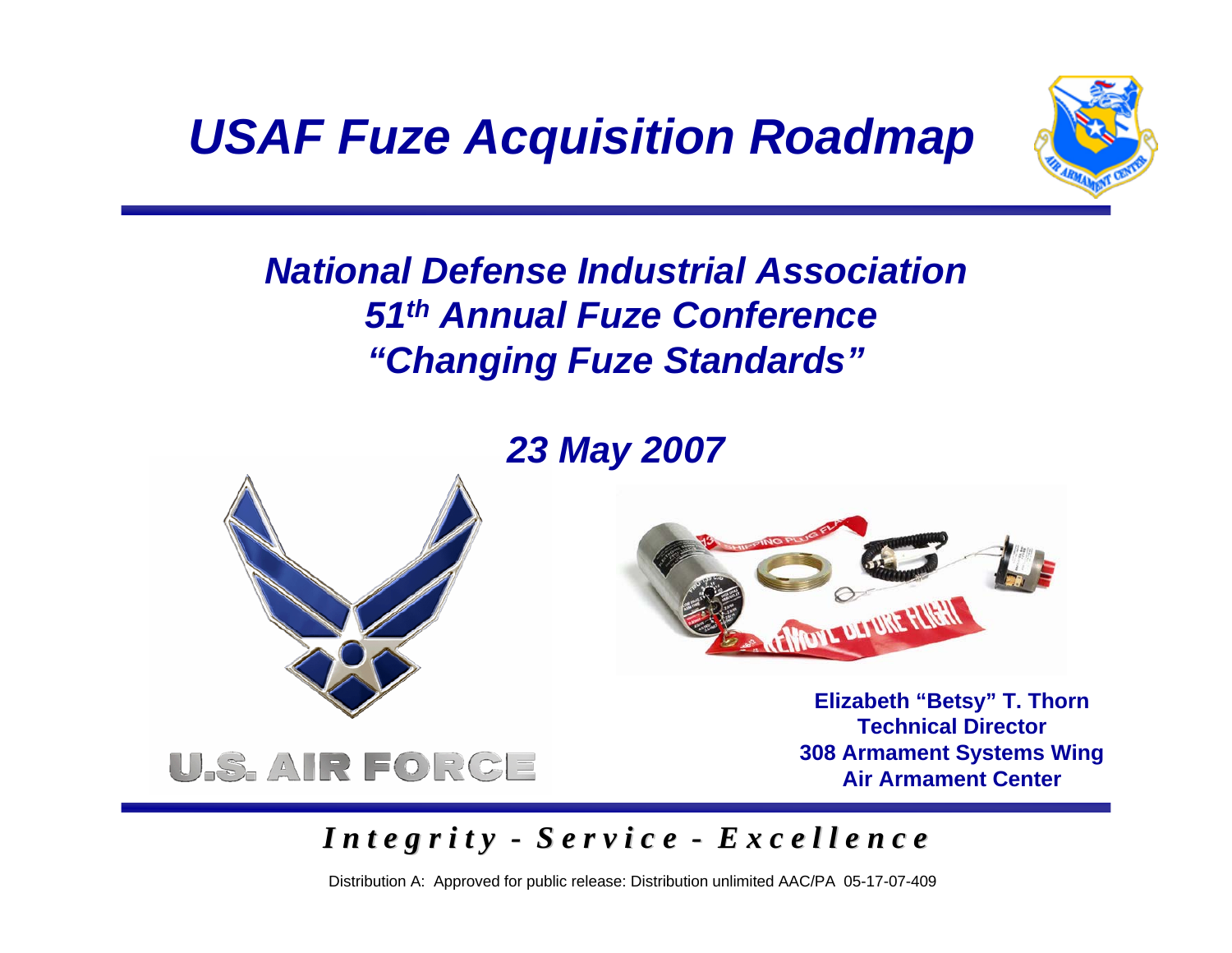





- **Air Force Fuze Acquisition Process**
- **Current Fuze Roadmaps**
- **Industry Fuze Assessment**
- **Summary**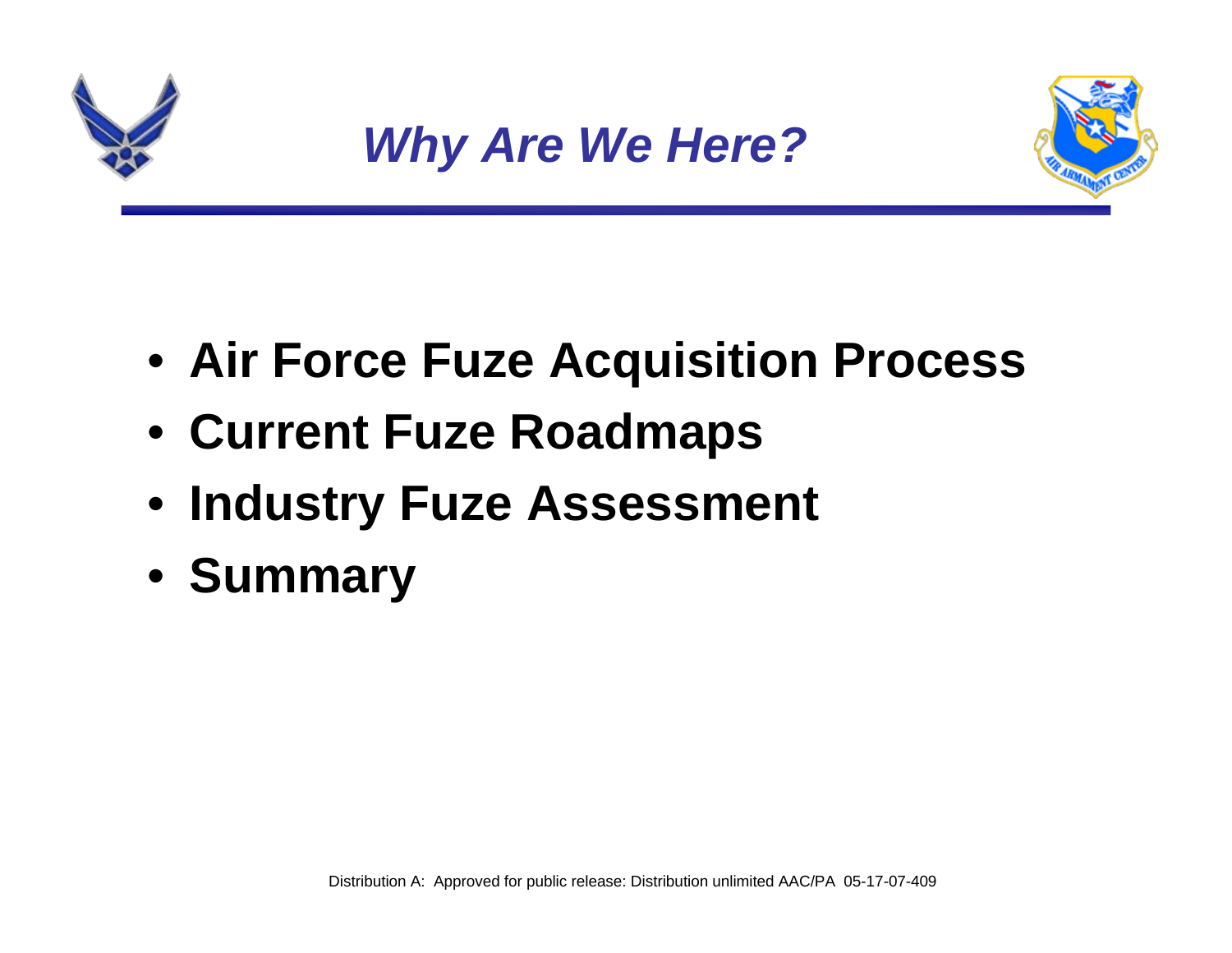

*USAF Fuze Acquisition Process*



# **Three Methods of USAF Fuze Acquisition**

- **1) Total System Approach (Eglin AFB )**
	- **308th Armament Systems Wing**
		- **308th Armament System Group**
			- JASSM (AGM-158)
		- **408th Armament Systems Group**
			- Wind Corrected Munition Dispenser
			- JSOW (AGM-154)
			- Sensor Fuzed Weapon
		- **918th Armament Systems Group**
			- Small Diameter Bomb I & II (GBU-39)
	- **328th Armament Systems Wing**
		- **328th Armament Systems Group**
			- •AMRAAM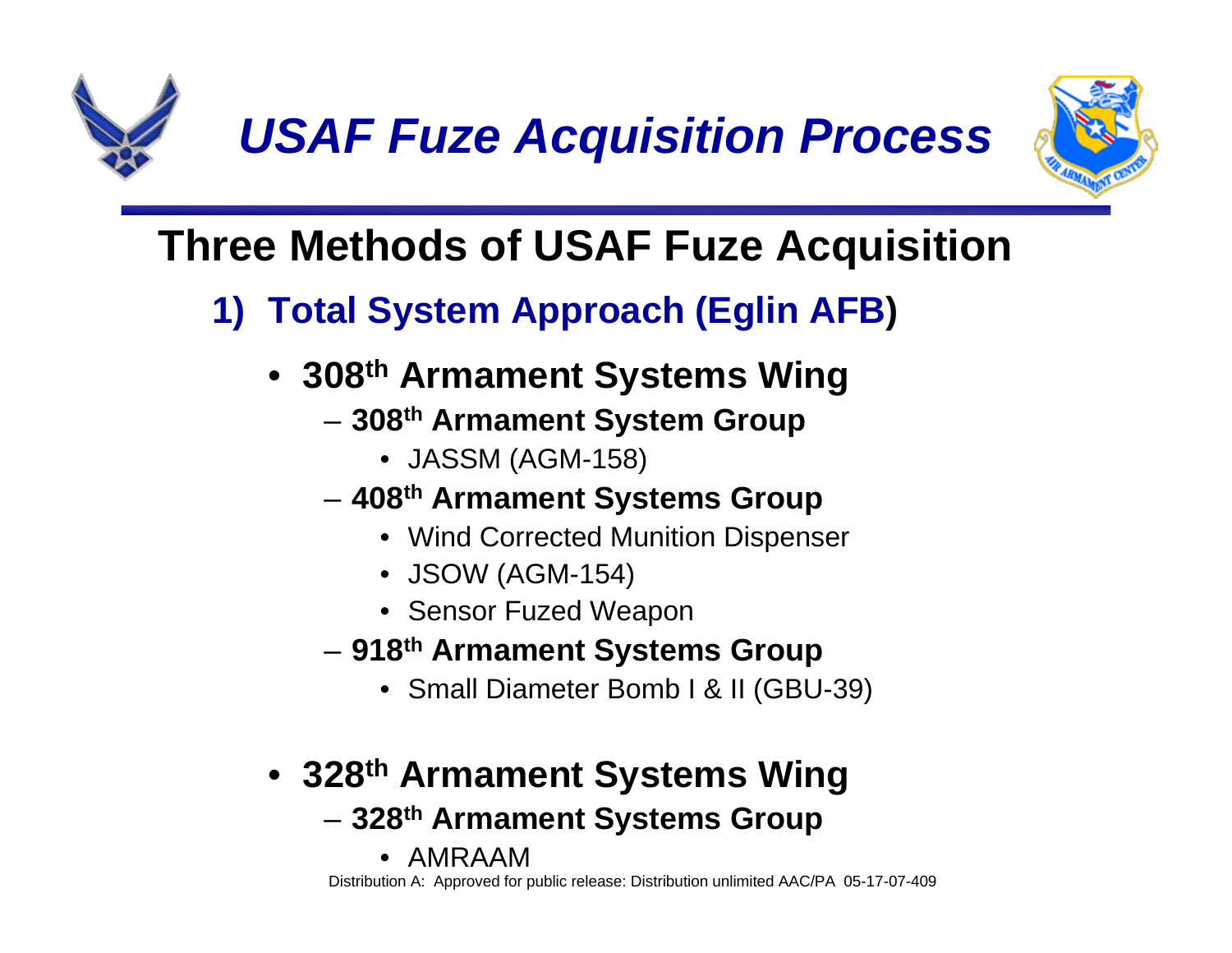

# **Three Methods of USAF Fuze Acquisition (Cont)**

## **2) Legacy System Approach (Eglin AFB)**

#### • **308th Armament Systems Wing**

- **708th Armament Systems Group**
	- •FMU-152 (Joint Programmable Fuze)
	- •DSU-33 (Proximity Sensor)

## **3) Sustainment Approach (Hill AFB)**

- • **784th Combat Sustainment Group**
	- **506th Combat Sustainment Squadron**
		- •FMU-139 (Electronic Bomb Fuze)
		- •FMU-143 (Electronic Bomb Fuze)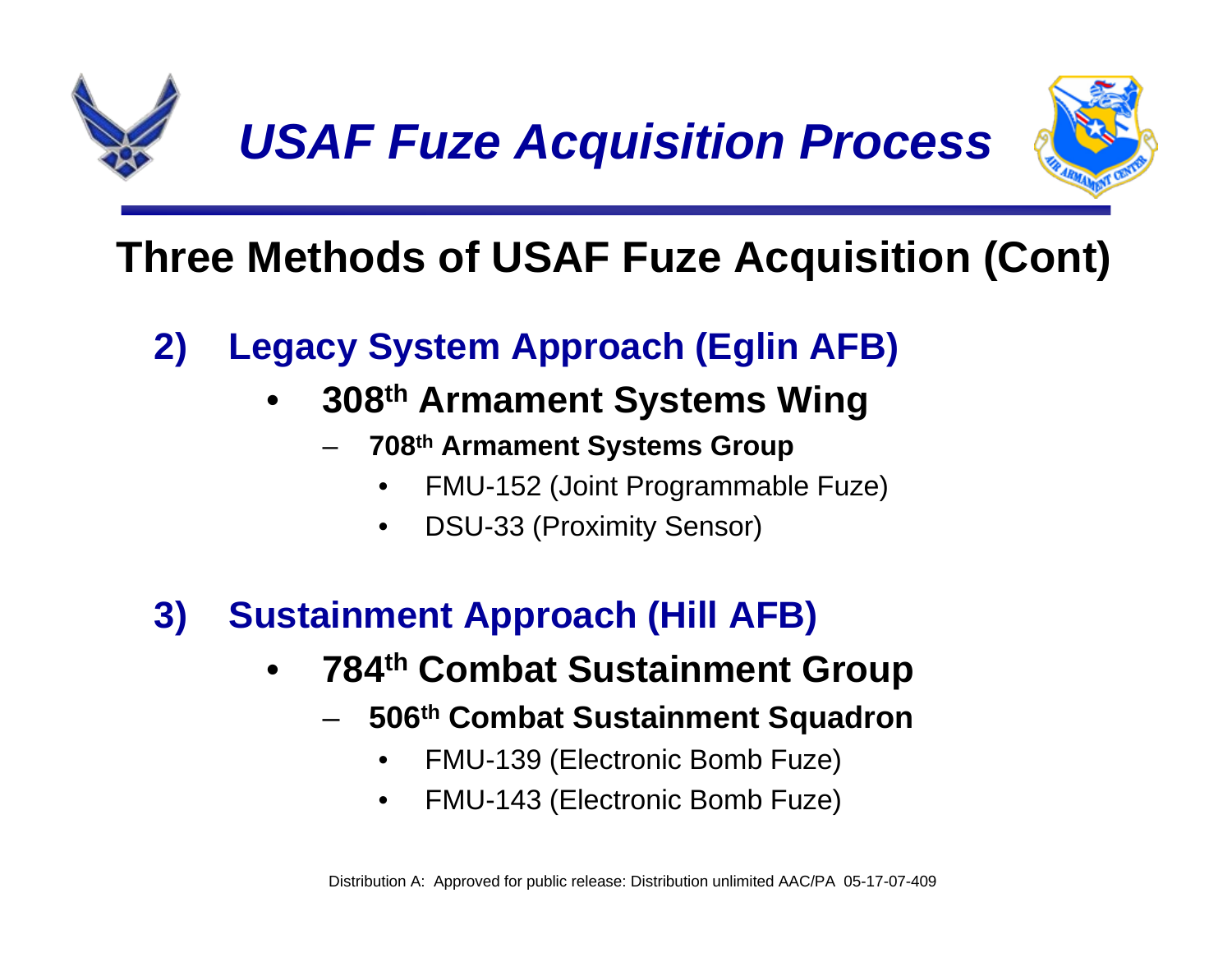

# *USAF FUZE ROADMAP*



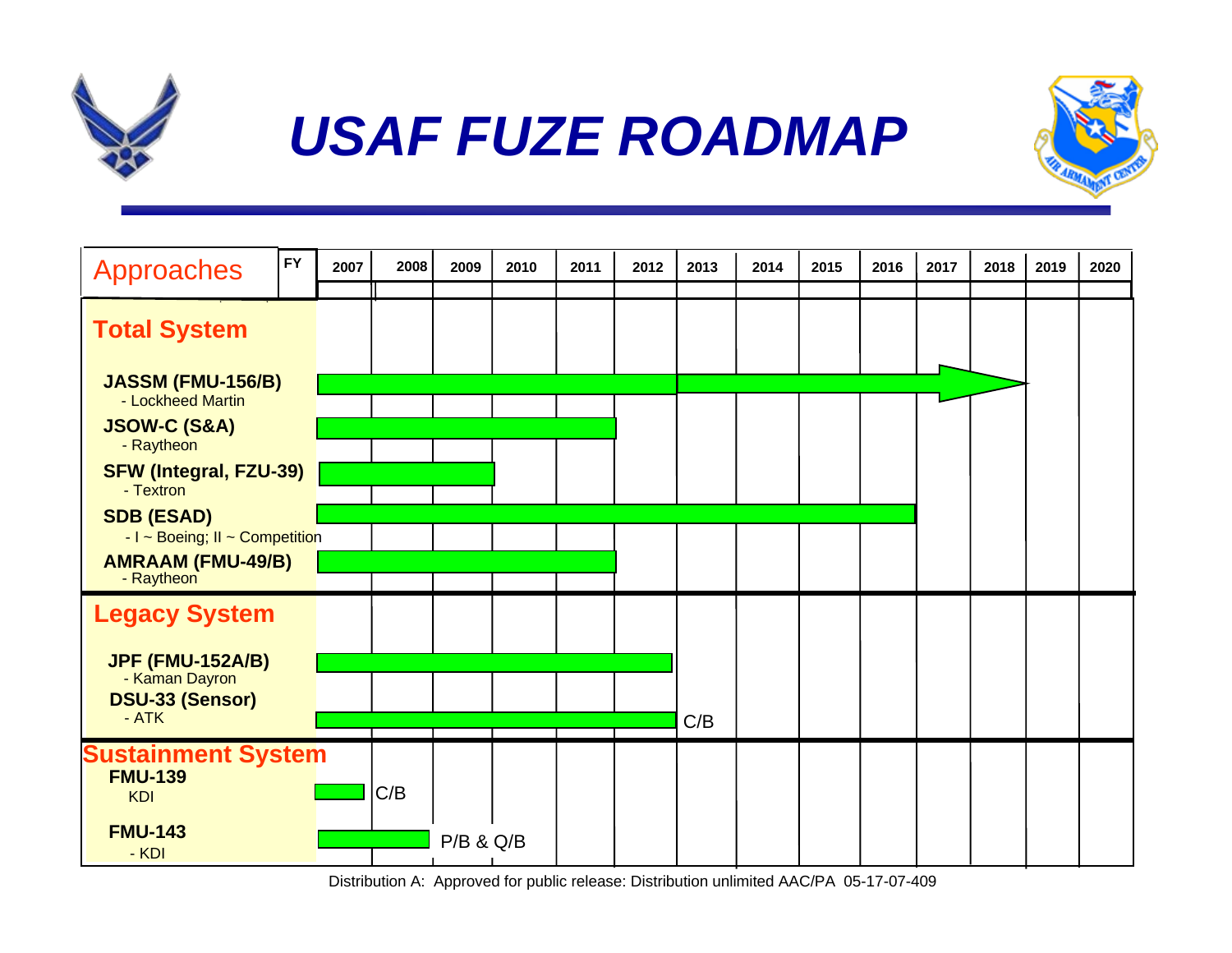





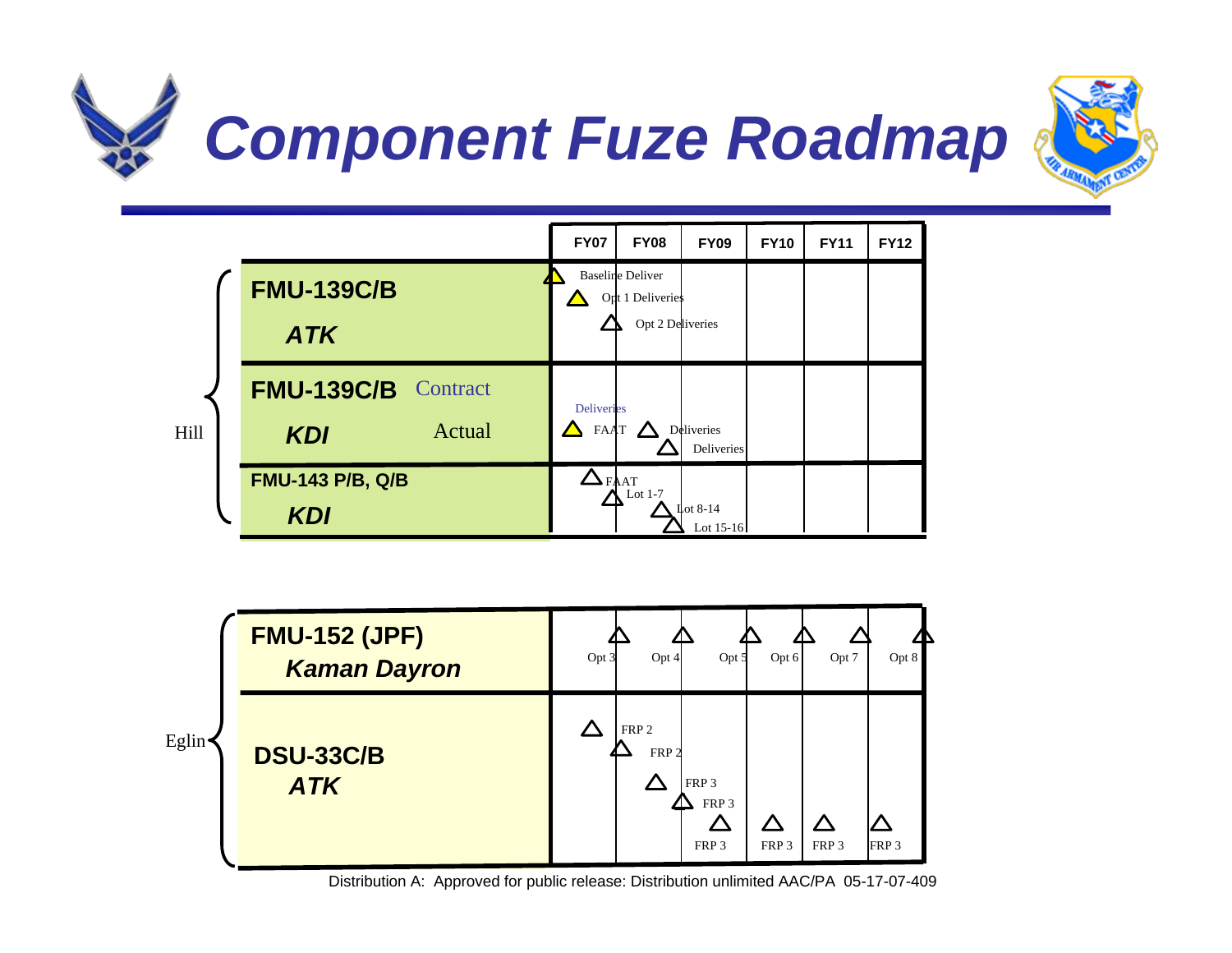



- • **Boeing --- lead; assemble a panel made up of Industry with Government Personnel for Advisors**
- • **Interview the Fuzing Industry with the following questions and report back at the NDIA 2006 Air Armament Symposium (Oct 2006)**
	- 1. What should the community be doing differently?
	- 2. Is the next generation fuze beyond our grasp? What are the issues (technical, cost, or political)?
	- 3. Recommend those investments/activities required to produce a reliable product that the warfighter requires.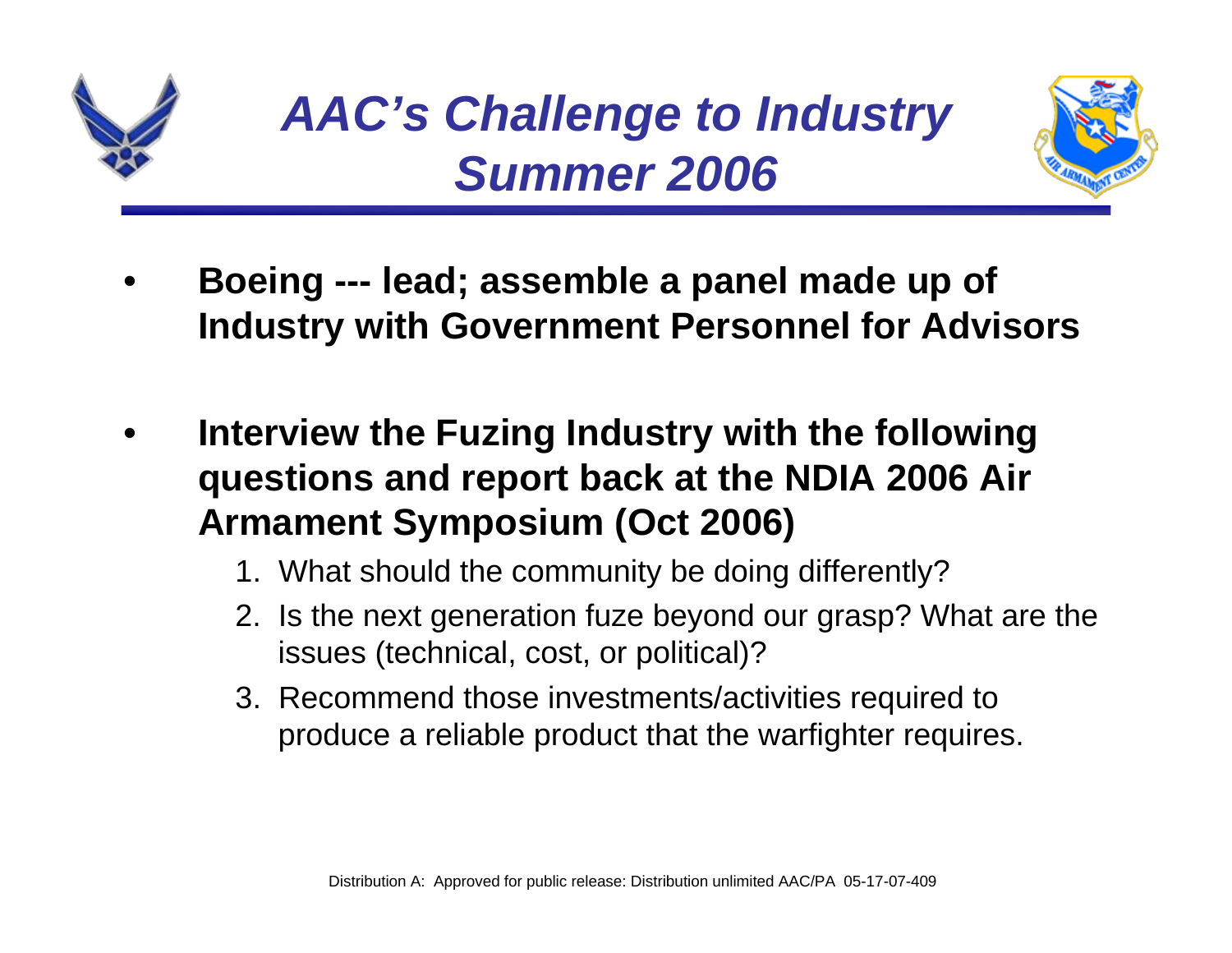

*Panel Members*



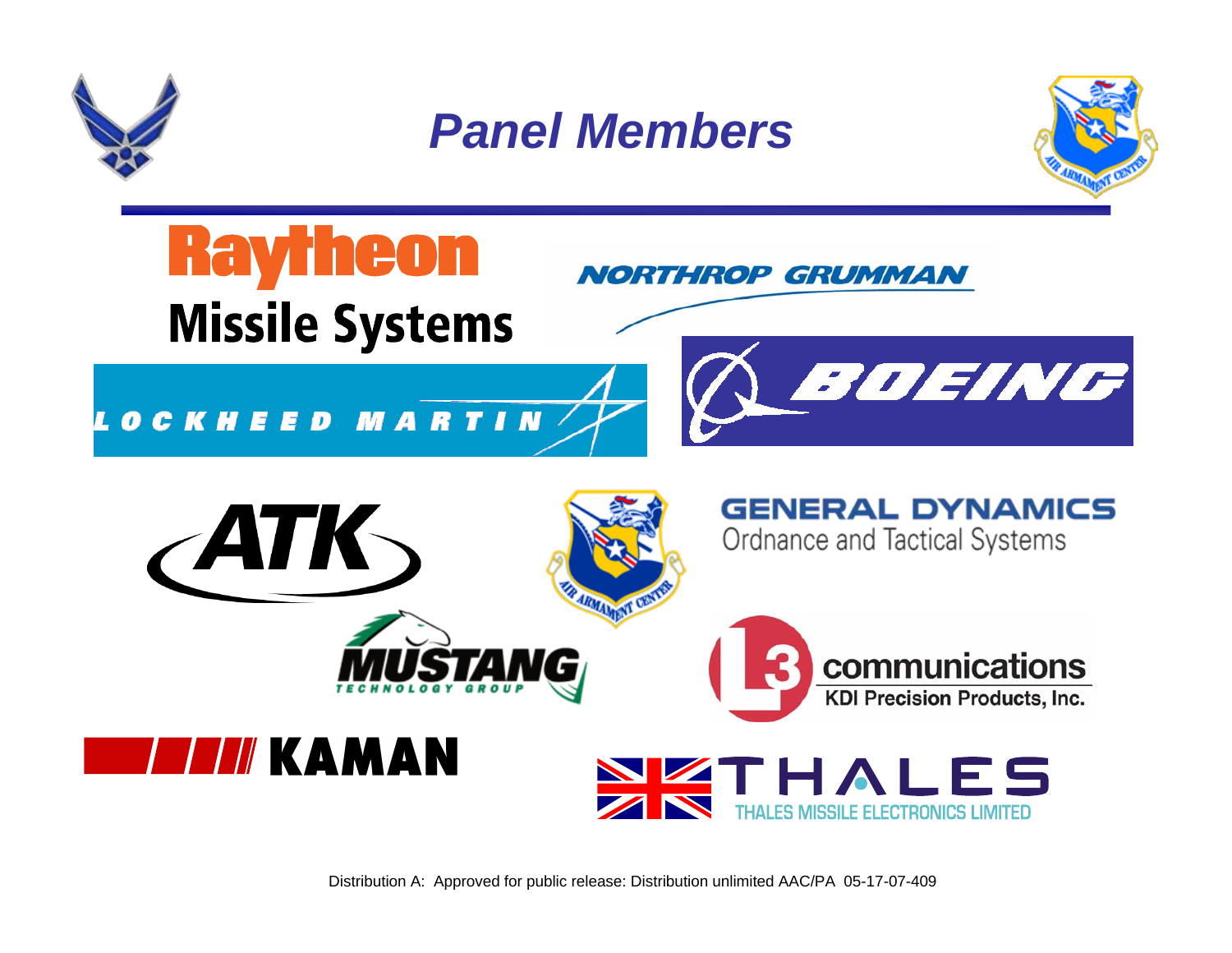





# • **Current fuze capability**

- Are reliable and affordable when used in intended environments
- – Have been a GFE (commodity) component of the system (MK-Series; BLU-109; BLU-113; BLU-121)
- – New target intel reveals harsher environments; driving weapon system / fuze failures
- – Current systems capability against new targets not known

Characterization of the current inventory has not been done in enough detail to develop a comprehensive fuze for new hard targets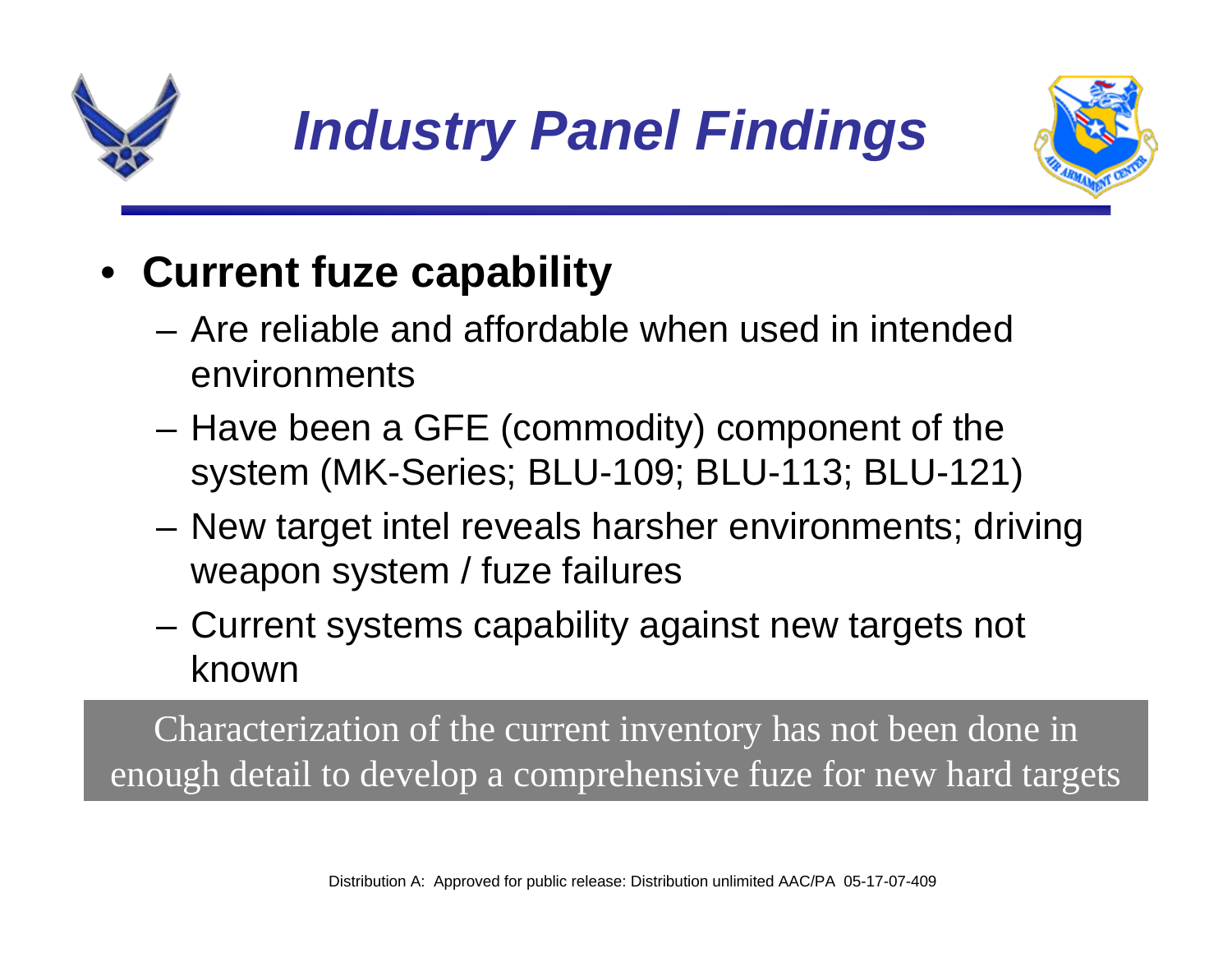

# *Industry Panel Findings*



#### •**Future fuze capability**

- For concrete hardness of  $> 9,000$  psi, the technology will be available for a Hard Deeply Buried Targets fuze for existing inventory weapons by FY10
- Future targets and void-sensing/layer-counting requirements are not sufficiently defined to determine if the technology is available for a future HDBT weapon systems
- Future Air Force procurements need to take into consideration the fuze industrial base to maintain stability and/or prevent further erosion
- Air Force needs to maintain awareness of international products
- Air Force needs to maintain dialog among Govt/Primes/ Fuze Contractors Distribution A: Approved for public release: Distribution unlimited AAC/PA 05-17-07-409